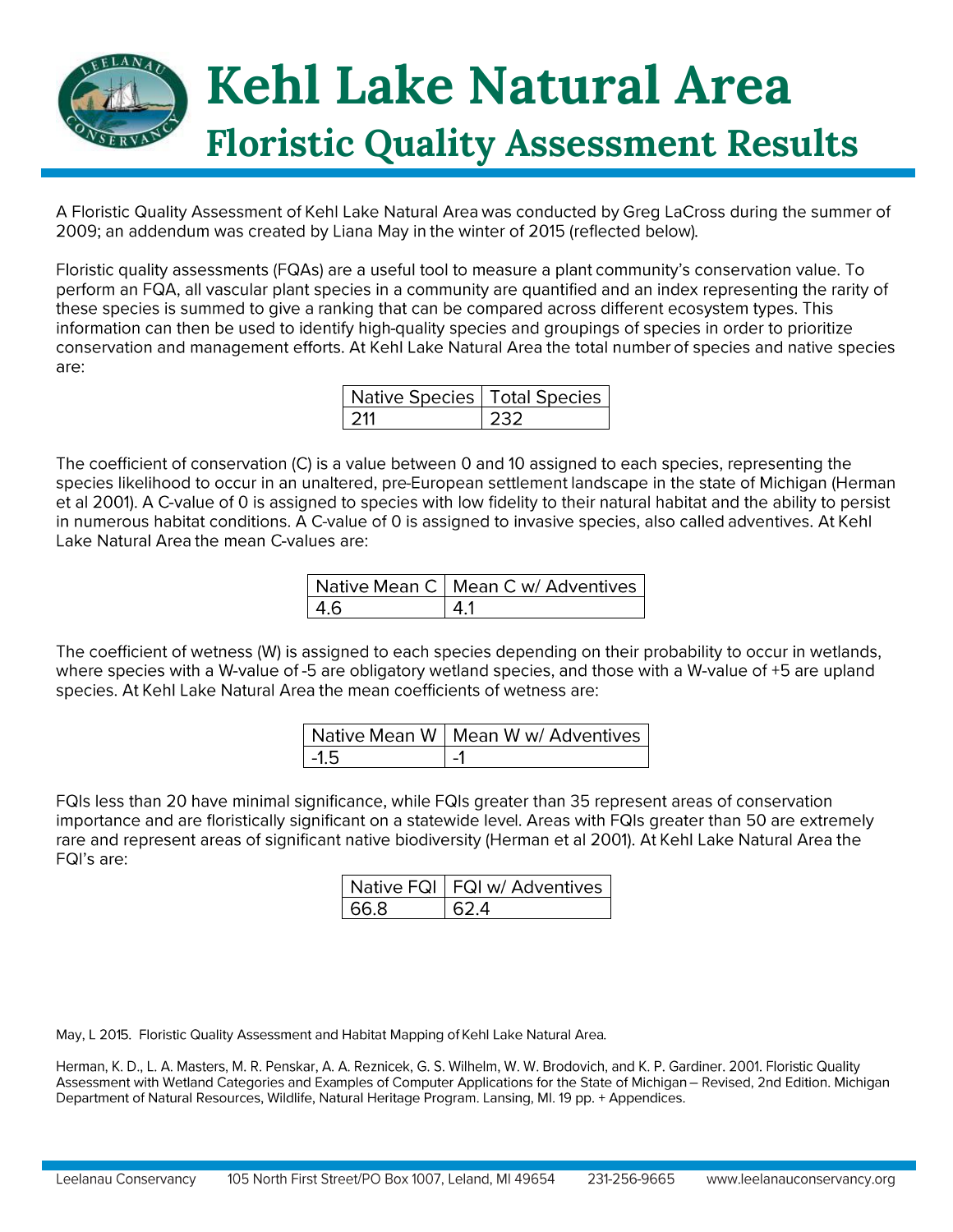

This list represents the most ecologically significant and high quality plants found at the Kehl Lake Natural Area during a 2009 Floristic Quality Assessment conducted by Greg LaCross. These plants are the highest quality species found on the property and therefore may be rare, difficult to find, or not be blooming depending on the season.

Please remember to practice Leave No Trace techniques; picking flowers may not seem like a big deal, but it means others won't have a chance to enjoy them. With thousands of people visiting Conservancy properties, the less impact we each make, the longer we will enjoy what we have. If you are interested in conducting a scientific study on the property please contact the Conservancy for written permission.

| $\mathbf C$    | <b>Scientific Name</b>                  | <b>Common Name</b>            |
|----------------|-----------------------------------------|-------------------------------|
| $7-10$         | Carex: arcta, laevivaginata, trisperma, | <b>SEDGES (6 varieties)</b>   |
|                | plantaginea, aquatilis, rostrate        |                               |
| $\overline{7}$ | Betula alleghaniensis                   | YELLOW BIRCH                  |
| $\overline{7}$ | Campanula aparlnoides                   | <b>MARSH BELLFLOWER</b>       |
| $\overline{7}$ | Chelone glabra                          | <b>TURTLEHEAD</b>             |
| $\overline{7}$ | Equisetum fluviatile                    | <b>WATER HORSETAIL</b>        |
| $\overline{7}$ | Equisetum scirpoides                    | <b>DWARF SCOURING RUSH</b>    |
| $\overline{7}$ | Geum rivale                             | <b>PURPLE AVENS</b>           |
| $\overline{7}$ | Lobelia cardinalis                      | <b>CARDINAL FLOWER</b>        |
| 7              | Nuphar variegate                        | YELLOW POND LILY              |
| $\overline{7}$ | Platanthera psycodes                    | SMALL PURPLE FRINGED ORCHID   |
| $\overline{7}$ | Polygala paucifolia                     | <b>GAY WINGS</b>              |
| $\overline{7}$ | Puccinellia pallida                     | <b>PUCCINELLIA</b>            |
| $\overline{7}$ | Shepherdia canadensis                   | <b>SOAPBERRY</b>              |
| 8              | Aralia racemose                         | <b>SPIKENARD</b>              |
| 8              | Calamagrostis inexpansa                 | <b>BOG REEDGRASS</b>          |
| 8              | Coreopsis lanceolate                    | SAND COREOPSIS                |
| 8              | Elymus riparius                         | RIVERBANK WILD RYE            |
| 8              | Schoenoplectus smithii                  | <b>BULRUSH</b>                |
| $\Theta$       | Cypripedium reginae                     | SHOWY or QUEEN'S LADY SLIPPER |
| $\overline{9}$ | Poa alsodes                             | <b>BLUEGRASS</b>              |
| 10             | Carex scirpoidea                        | <b>BULRUSH SEDGE</b>          |
| 10             | Dryopteris filix-mas                    | <b>MALE FERN</b>              |
| 10             | Equisetum palustre                      | <b>MARSH HORSETAIL</b>        |
| 10             | Equisetum pretense                      | <b>MEADOW HORSETAIL</b>       |
| 10             | Lobelia kalmii                          | <b>BOG LOBELIA</b>            |
| 10             | Trisetum melicoides                     | <b>TRISETUM</b>               |
| 10             | Utricularia cornuta                     | <b>HORNED BLADDERWORT</b>     |

To see pictures or learn more about the plants listed above please visit the Michigan Natural Features Inventory website at http://mnfi.anr.msu.edu/data/specialplants.cfm or consult Newcomb's Wildflower Guide by Lawrence Newcomb.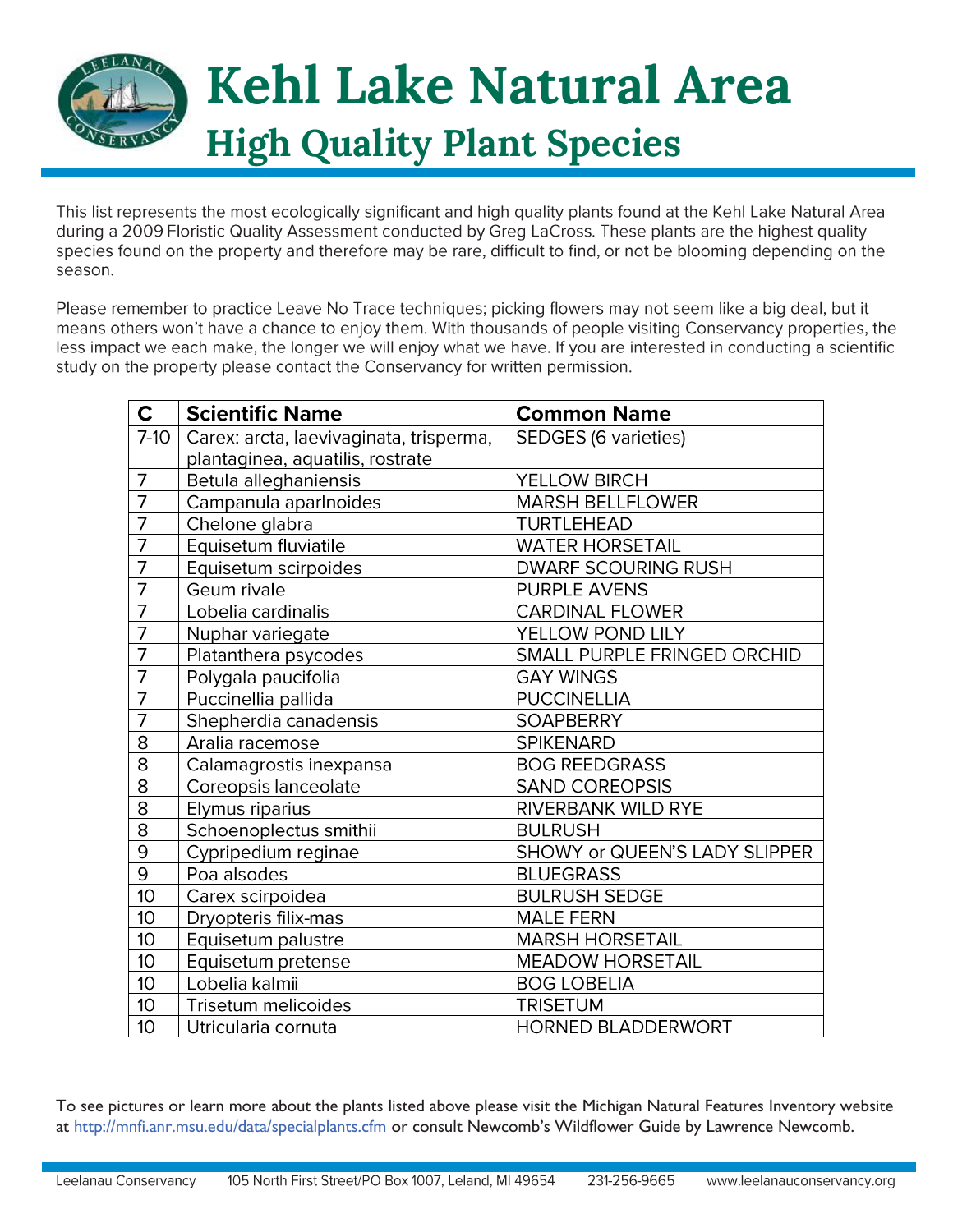Kehl Lake Natural Area Addendum 2/8/2015 Kehl Lake Natural Area Northport Leelanau Leon<br>Michigan USA FQA DB Region: Michigan<br>
FQA DB Publication Year: Michigan<br>
2014 FQA DB Publication Year: FQA DB Description:

Practitioner: Contractioner: Contractioner: Contractioner and Liana May Latitude: Longitude: Weather Notes: Duration Notes: Community Type Notes:

Other Notes: Private/Public: Private/Public:

|        | Conservatism-Based Metrics:           |                |                      |        |              |          |          |                                    |
|--------|---------------------------------------|----------------|----------------------|--------|--------------|----------|----------|------------------------------------|
|        | Total Mean C:                         | 4.1            |                      |        |              |          |          |                                    |
|        | Native Mean C:                        | 4.6            |                      |        |              |          |          |                                    |
|        | Total FOI:                            | 62.4           |                      |        |              |          |          |                                    |
|        | Native FOI:                           | 66.8           |                      |        |              |          |          |                                    |
|        | Adjusted FQI:                         | 43.9           |                      |        |              |          |          |                                    |
|        | % C value 0:                          | 12.5           |                      |        |              |          |          |                                    |
|        | % C value 1-3:                        | 25.9           |                      |        |              |          |          |                                    |
|        | % C value 4-6:                        | 46.1           |                      |        |              |          |          |                                    |
|        | % C value 7-10:                       | 15.5           |                      |        |              |          |          |                                    |
|        | Native Tree Mean C:                   | 3.9            |                      |        |              |          |          |                                    |
|        | Native Shrub Mean C:                  |                |                      |        |              |          |          |                                    |
|        |                                       | 3.6            |                      |        |              |          |          |                                    |
|        | Native Herbaceous Mean C:             | 4.7            |                      |        |              |          |          |                                    |
|        | Species Richness:                     |                |                      |        |              |          |          |                                    |
|        | <b>Total Species:</b>                 | 232            |                      |        |              |          |          |                                    |
|        | Native Species:                       | 211            | 90.90%               |        |              |          |          |                                    |
|        | Non-native Species:                   | 21             | 9.10%                |        |              |          |          |                                    |
|        |                                       |                |                      |        |              |          |          |                                    |
|        | Species Wetness:                      |                |                      |        |              |          |          |                                    |
|        | Mean Wetness:                         | $-1$           |                      |        |              |          |          |                                    |
|        | Native Mean Wetness:                  | $-1.5$         |                      |        |              |          |          |                                    |
|        | Physiognomy Metrics:                  |                |                      |        |              |          |          |                                    |
| Tree:  |                                       | 26             | 11.20%               |        |              |          |          |                                    |
| Shrub: |                                       | 17             | 7.30%                |        |              |          |          |                                    |
| Vine:  |                                       | $\overline{2}$ | 0.90%                |        |              |          |          |                                    |
| Forb:  |                                       | 114            | 49.10%               |        |              |          |          |                                    |
| Grass: |                                       | 15             | 6.50%                |        |              |          |          |                                    |
| Sedge: |                                       | 33             | 14.20%               |        |              |          |          |                                    |
| Rush:  |                                       | $\Omega$       | 0%                   |        |              |          |          |                                    |
| Fern:  |                                       | 25             | 10.80%               |        |              |          |          |                                    |
|        | Bryophyte:                            | $\Omega$       | 0%                   |        |              |          |          |                                    |
|        | <b>Duration Metrics:</b>              |                |                      |        |              |          |          |                                    |
|        | Annual:                               | 13             | 5.60%                |        |              |          |          |                                    |
|        | Perennial:                            | 213            | 91.80%               |        |              |          |          |                                    |
|        | Biennial:                             | 6              | 2.60%                |        |              |          |          |                                    |
|        | Native Annual:                        | 11             | 4.70%                |        |              |          |          |                                    |
|        | Native Perennial:                     | 199            | 85.80%               |        |              |          |          |                                    |
|        | Native Biennial:                      | $\mathbf{1}$   | 0.40%                |        |              |          |          |                                    |
|        |                                       |                |                      |        |              |          |          |                                    |
|        | Species:                              |                |                      |        |              |          |          |                                    |
|        | Scientific Name                       | Family         | Acronym Native?      |        | C            |          |          | W Physiognomy Duration Common Name |
|        | Abies balsamea                        | Pinaceae       | ABIBAL native        |        | 3            | $\Omega$ | tree     | perennial balsam fir               |
|        | Acer negundo                          | Sapindaceae    | ACENEG native        |        | 0            | 0        | tree     | perennial box-elder                |
|        | Acer pensylvanicum                    | Sapindaceae    | ACEPEN native        |        | 5            | 3        | tree     | perennial striped maple            |
|        | Acer rubrum                           | Sapindaceae    | ACERUB native        |        | $\mathbf{1}$ | 0        | tree     | perennial red maple                |
|        | Acer saccharum                        | Sapindaceae    | ACESAU native        |        | 5            | 3        | tree     | perennial sugar maple              |
|        | Acer spicatum                         | Sapindaceae    | ACESPI               | native | 5            | 3        | tree     | perennial mountain maple           |
|        | Adiantum pedatum                      | Pteridaceae    | ADIPED               | native | 6            | 3        | fern     | perennial maidenhair fern          |
|        | Alisma triviale; a. plantago-aquatica | Alismataceae   | ALITRI               | native | $\mathbf{1}$ |          | -5 forb  | perennial northern water-plantain  |
|        | Alnus incana; a. rugosa               | Betulaceae     | ALNINC native        |        | 5            |          | -3 shrub | perennial speckled alder           |
|        | Ambrosia artemisiifolia               | Asteraceae     | AMBART native        |        | $\Omega$     | 3        | forb     | annual common ragweed              |
|        | Anaphalis margaritacea                | Asteraceae     | <b>ANAMAR</b> native |        | 3            | 5        | forb     | perennial pearly everlasting       |
|        | Anemone canadensis                    | Ranunculaceae  | ANECAN native        |        | 4            |          | -3 forb  | perennial canada anemone           |
|        | Anemone quinquefolia                  | Ranunculaceae  | ANEQUI native        |        | 5            | 3        | forb     | perennial wood anemone             |
|        | Anemone virginiana                    | Ranunculaceae  | ANEVIR native        |        | 3            | 3        | forb     | perennial thimbleweed              |

Anemone virginiana androsaemifolium androsae ANEVIR native 3 3 forb perennial thimbleweed<br>Apocynum androsaemifolium androsae APOAND native 3 5 forb perennial spreading do Apocynum androsaemifolium **Apocynaceae** APOAND native 3 5 forb perennial spreading dogbane<br>Aralia nudicaulis **Aralia spreading and Araliaceae** ARANUD native 5 3 forb perennial wild sarsaparilla

Reznicek, A.A., M.R. Penskar, B.S. Walters, and B.S. Slaughter. 2014. Michigan Floristic Quality Assessment Database. Herbarium, University of Michigan, Ann Arbor, MI and Michigan Natural

## Growing season 2009, 2010, visits 2014

Mixed swamp around shallow lake with shoreline, marshes, aquatic vegetation. Large interannual Platanthera huronensis is P. hyperborea - needs to be checked for subspp.; D. latiflomin new county record; Torreyochloa pallida new county record; Packera aurea new county record; Graphephorum melicoides new county record; Dryopteris felix-mas new county record; Schoenoplectus americanus is likely S pungens; Utricularia resupinata new county record (appears low water years)

perennial wild sarsaparilla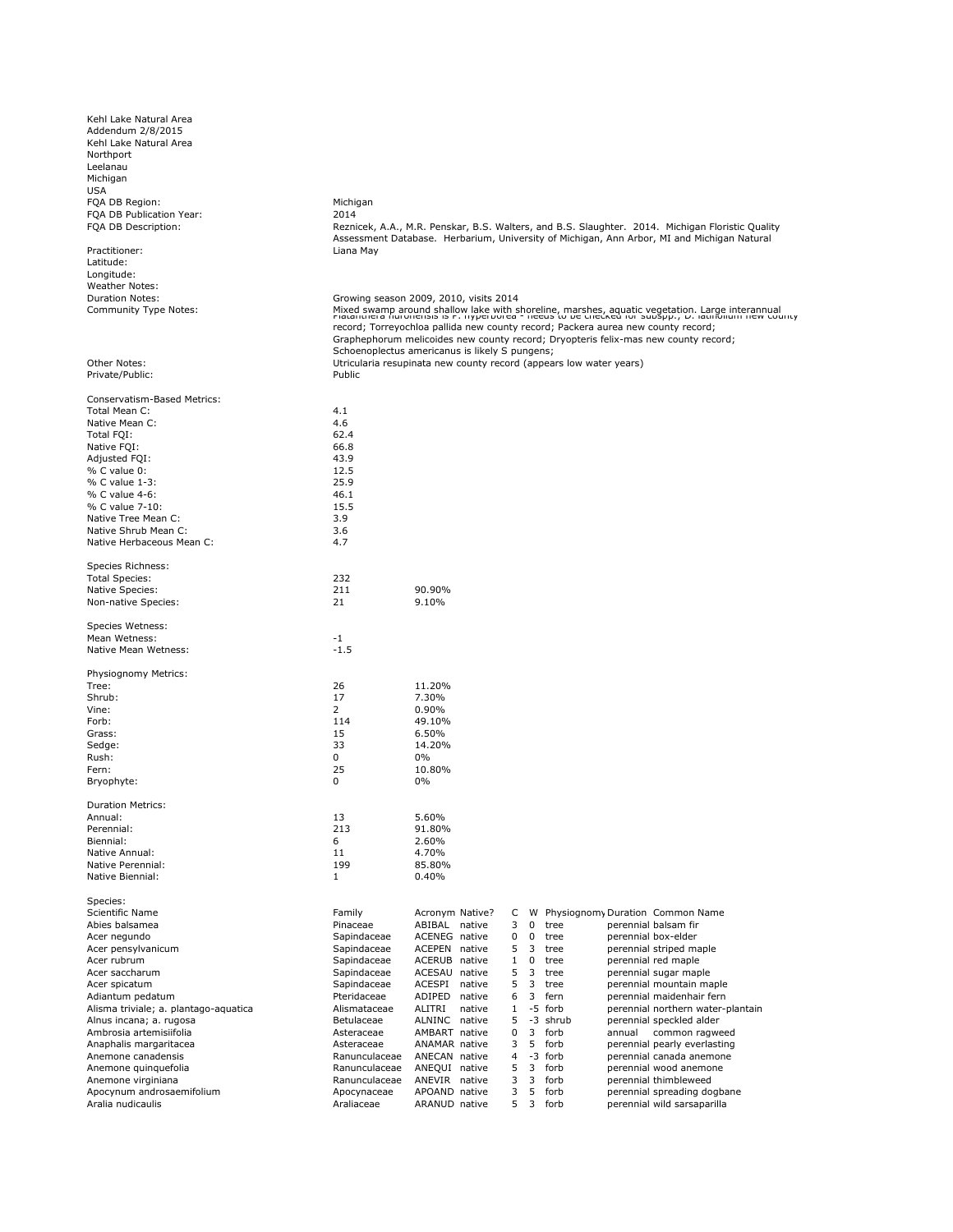| Aralia racemosa                                           | Araliaceae                                  | ARARAC native                  |                     | 8                   | 3           | forb               |                                    | perennial spikenard                                  |
|-----------------------------------------------------------|---------------------------------------------|--------------------------------|---------------------|---------------------|-------------|--------------------|------------------------------------|------------------------------------------------------|
| Arisaema triphyllum                                       | Araceae                                     | ARITRI                         | native              | 5                   | 0           | forb               |                                    | perennial jack-in-the-pulpit                         |
| Asclepias incarnata                                       | Apocynaceae                                 | ASCINC native                  |                     | 6                   |             | -5 forb            |                                    | perennial swamp milkweed                             |
| Asclepias syriaca                                         | Apocynaceae                                 | ASCSYR native                  |                     | $\mathbf{1}$        | 5           | forb               |                                    | perennial common milkweed                            |
| Asparagus officinalis                                     | Asparagaceae                                |                                | ASPOFF non-native 0 |                     | 3           | forb               |                                    | perennial garden asparagus                           |
| Athyrium filix-femina                                     | Athyriaceae                                 | ATHFIL                         | native              | 4                   | 0           | fern               |                                    | perennial lady fern                                  |
| Berteroa incana                                           | Brassicaceae                                |                                | BERINC non-native 0 |                     | 5           | forb               | annual                             | hoary alyssum                                        |
| Betula alleghaniensis                                     | Betulaceae                                  | BETALL native                  |                     | 7                   | 0           | tree               |                                    | perennial yellow birch                               |
| Betula papyrifera                                         | <b>Betulaceae</b>                           | <b>BETPAP</b>                  | native              | 2                   | 3           | tree               |                                    | perennial paper birch                                |
| Bidens cernua                                             | Asteraceae                                  | BIDCER native                  |                     | 3<br>5              |             | -5 forb            | annual                             | nodding beggar-ticks                                 |
| Bidens connata<br>Bidens frondosa                         | Asteraceae                                  | BIDCON native                  |                     | $\mathbf{1}$        |             | -3 forb<br>-3 forb | annual<br>annual                   | purple-stemmed tickseed                              |
| Botrypus virginianus                                      | Asteraceae<br>Ophioglossaceae BOTVIR native | BIDFRO native                  |                     | 5                   | 3           | fern               |                                    | common beggar-ticks<br>perennial rattlesnake fern    |
| Bromus ciliatus                                           | Poaceae                                     | BROCIL native                  |                     | 6                   |             | -3 grass           |                                    | perennial fringed brome                              |
| Calamagrostis stricta; c. inexpansa; c. lacustris         | Poaceae                                     | CALSTR native                  |                     |                     |             | $10 - 3$ grass     |                                    | perennial narrow-leaved reedgrass                    |
| Caltha palustris                                          | Ranunculaceae                               | CALPAR native                  |                     | 6                   |             | -5 forb            |                                    | perennial marsh-marigold                             |
| Campanula aparinoides                                     | Campanulaceae                               | CAMAPA native                  |                     | 7                   |             | -5 forb            |                                    | perennial marsh bellflower                           |
| Cardamine diphylla; dentaria d.                           | Brassicaceae                                | CARDIP native                  |                     | 5                   | 3           | forb               |                                    | perennial two-leaved toothwort                       |
| Carex aquatilis                                           | Cyperaceae                                  | CXAQUA native                  |                     | 7                   |             | -5 sedge           | perennial sedge                    |                                                      |
| Carex arcta                                               | Cyperaceae                                  | CXARTA native                  |                     | 8                   |             | -5 sedge           | perennial sedge                    |                                                      |
| Carex bromoides                                           | Cyperaceae                                  | <b>CXBROM</b> native           |                     | 6                   |             | -3 sedge           | perennial sedge                    |                                                      |
| Carex comosa                                              | Cyperaceae                                  | CXCOMO native                  |                     | 5                   |             | -5 sedge           | perennial sedge                    |                                                      |
| Carex crinita                                             | Cyperaceae                                  | CXCRIN native                  |                     | 4                   |             | -5 sedge           | perennial sedge                    |                                                      |
| Carex foenea; c. aenea                                    | Cyperaceae                                  | CXFOEN native                  |                     | 3                   | 5           | sedge              | perennial sedge                    |                                                      |
| Carex gracillima                                          | Cyperaceae                                  | CXGRAA native                  |                     | 4                   | 3           | sedge              | perennial sedge                    |                                                      |
| Carex granularis                                          | Cyperaceae                                  | CXGRAN native                  |                     | $\overline{2}$      |             | -3 sedge           | perennial sedge                    |                                                      |
| Carex hystericina                                         | Cyperaceae                                  | CXHYST native                  |                     | 2                   |             | -5 sedge           | perennial sedge                    |                                                      |
| Carex interior                                            | Cyperaceae                                  | CXINTE native                  |                     | 3                   |             | -5 sedge           | perennial sedge                    |                                                      |
| Carex intumescens                                         | Cyperaceae                                  | CXINTU native                  |                     | 3                   |             | -3 sedge           | perennial sedge                    |                                                      |
| Carex laevivaginata                                       | Cyperaceae                                  | CXLAEV native                  |                     | 8                   |             | -5 sedge           | perennial sedge                    |                                                      |
| Carex leptalea                                            | Cyperaceae                                  | CXLEPA native                  |                     | 5<br>$\overline{4}$ |             | -5 sedge           | perennial sedge                    |                                                      |
| Carex lupulina                                            | Cyperaceae<br>Cyperaceae                    | CXLUPA native<br>CXPEDU native |                     | 5                   | 3           | -5 sedge<br>sedge  | perennial sedge<br>perennial sedge |                                                      |
| Carex pedunculata                                         |                                             | CXPLAN native                  |                     | 8                   | 5           | sedge              | perennial sedge                    |                                                      |
| Carex plantaginea<br>Carex pseudo-cyperus                 | Cyperaceae<br>Cyperaceae                    | CXPSEU native                  |                     | 5                   |             | -5 sedge           | perennial sedge                    |                                                      |
| Carex retrorsa                                            | Cyperaceae                                  | CXRETS native                  |                     | 3                   |             | -5 sedge           | perennial sedge                    |                                                      |
| Carex rostrata                                            | Cyperaceae                                  | CXROST native                  |                     |                     |             | $10 - 5$ sedge     | perennial sedge                    |                                                      |
| Carex scabrata                                            | Cyperaceae                                  | CXSCAB native                  |                     | 4                   |             | -5 sedge           | perennial sedge                    |                                                      |
| Carex scirpoidea                                          | Cyperaceae                                  | CXSCIR native                  |                     | 10 3                |             | sedge              |                                    | perennial bulrush sedge                              |
| Carex stipata                                             | Cyperaceae                                  | <b>CXSTIP</b>                  | native              | $\mathbf{1}$        |             | -5 sedge           | perennial sedge                    |                                                      |
| Carex stricta                                             | Cyperaceae                                  | CXSTRI native                  |                     | 4                   |             | -5 sedge           | perennial sedge                    |                                                      |
| Carex trisperma                                           | Cyperaceae                                  | <b>CXTRIS</b>                  | native              | 9                   |             | -5 sedge           | perennial sedge                    |                                                      |
| Carex vulpinoidea                                         | Cyperaceae                                  | CXVULP native                  |                     | $\mathbf{1}$        |             | -5 sedge           | perennial sedge                    |                                                      |
| Centaurea stoebe; c. maculosa                             | Asteraceae                                  |                                | CENSTO non-native 0 |                     | 5           | forb               |                                    | biennial spotted knapweed                            |
| Cerastium fontanum                                        | Caryophyllaceae CERFON non-native 0         |                                |                     |                     | 3           | forb               |                                    | perennial mouse-ear chickweed                        |
| Chamerion angustifolium; epilobium a.                     | Onagraceae                                  | CHAANG native                  |                     | 3                   | $\mathbf 0$ | forb               | perennial fireweed                 |                                                      |
| Chelone glabra                                            | Plantaginaceae                              | CHEGLB native                  |                     | 7                   |             | -5 forb            |                                    | perennial turtlehead                                 |
| Circaea alpina                                            | Onagraceae                                  | <b>CIRALP</b>                  | native              | $\overline{4}$      |             | -3 forb            |                                    | perennial small enchanters-nightsh                   |
| Cirsium vulgare                                           | Asteraceae                                  |                                | CIRVUL non-native 0 |                     | 3           | forb               |                                    | biennial bull thistle                                |
| Clematis virginiana                                       | Ranunculaceae                               | CLEVIR                         | native              | 4                   | $\mathbf 0$ | vine               |                                    | perennial virgins bower                              |
| Clintonia borealis                                        | Convallariaceae                             | CLIBOR native                  |                     | 5<br>5              | 0           | forb               |                                    | perennial bluebead-lily; corn-lily                   |
| Coptis trifolia                                           | Ranunculaceae                               | COPTRI native<br>CORLAN native |                     | 8                   | 3           | -3 forb<br>forb    |                                    | perennial goldthread                                 |
| Coreopsis lanceolata<br>Cornus amomum                     | Asteraceae<br>Cornaceae                     | CORAMO native                  |                     | $\overline{2}$      |             | -3 shrub           |                                    | perennial sand coreopsis<br>perennial silky dogwood  |
| Cornus canadensis                                         | Cornaceae                                   | CORCAA native                  |                     | 6                   | 0           | shrub              |                                    | perennial bunchberry                                 |
| Cornus rugosa                                             | Cornaceae                                   | CORRUG native                  |                     | 6                   | 5           | shrub              |                                    | perennial round-leaved dogwood                       |
| Cornus sericea; c. stolonifera                            | Cornaceae                                   | CORSER native                  |                     | $\overline{2}$      |             | -3 shrub           |                                    | perennial red-osier                                  |
| Cypripedium acaule                                        | Orchidaceae                                 | CYPACA native                  |                     | 5                   |             | -3 forb            |                                    | perennial pink lady-slipper; moccas                  |
| Cypripedium reginae                                       | Orchidaceae                                 | CYPREG native                  |                     | 9                   |             | -3 forb            |                                    | perennial showy or queens lady-slip                  |
| Cystopteris bulbifera                                     | Cystopteridaceae CYSBUL native              |                                |                     | 5                   |             | -3 fern            |                                    | perennial bulblet fern                               |
| Cystopteris fragilis                                      | Cystopteridaceae CYSFRA native              |                                |                     | 4                   | 3           | fern               |                                    | perennial fragile fern                               |
| Daucus carota                                             | Apiaceae                                    |                                | DAUCAR non-native 0 |                     | 5           | forb               |                                    | biennial queen-annes-lace                            |
| Dichanthelium implicatum; panicum i.                      | Poaceae                                     | <b>DICIMP</b>                  | native              | 3                   | 0           | grass              |                                    | perennial panic grass                                |
| Dichanthelium latifolium; panicum I.                      |                                             |                                |                     |                     | 3           |                    |                                    |                                                      |
|                                                           | Poaceae                                     | DICLAT native                  |                     | 5                   |             | grass              |                                    | perennial broad-leaved panic grass                   |
| Doellingeria umbellata; aster u.                          | Asteraceae                                  | DOEUMB native                  |                     | 5                   |             | -3 forb            |                                    | perennial flat-topped white aster                    |
| Dryopteris carthusiana                                    | Dryopteridaceae DRYCAR native               |                                |                     | 5                   |             | -3 fern            |                                    | perennial spinulose woodfern                         |
| Dryopteris cristata                                       | Dryopteridaceae DRYCRI native               |                                |                     | 6                   |             | -5 fern            |                                    | perennial crested shield fern                        |
| Dryopteris filix-mas                                      | Dryopteridaceae DRYFIL                      |                                | native              | 10                  | 5           | fern               |                                    | perennial male fern                                  |
| Dryopteris intermedia                                     | Dryopteridaceae DRYINT native               |                                |                     | 5                   | $\mathbf 0$ | fern               |                                    | perennial evergreen woodfern                         |
| Eleocharis obtusa                                         | Cyperaceae                                  | ELEOBT native                  |                     | 3                   |             | -5 sedge           | annual                             | spike-rush                                           |
| Eleocharis palustris; e. smallii                          | Cyperaceae                                  | ELEPAL                         | native              | 5                   |             | -5 sedge           |                                    | perennial spike-rush                                 |
| Elymus riparius                                           | Poaceae                                     | ELYRIP                         | native              | 8                   |             | -3 grass           |                                    | perennial riverbank wild-rye                         |
| Epilobium coloratum                                       | Onagraceae                                  | EPICOL                         | native              | 3                   |             | -5 forb            |                                    | perennial cinnamon willow-herb                       |
| Epilobium leptophyllum                                    | Onagraceae                                  | EPILEP                         | native              | 6                   |             | -5 forb            |                                    | perennial fen willow-herb                            |
| Equisetum arvense                                         | Equisetaceae                                | EQUARV native                  |                     | 0                   | 0           | fern               |                                    | perennial common horsetail                           |
| Equisetum fluviatile                                      | Equisetaceae                                | EQUFLU native                  |                     | 7<br>$\overline{2}$ | 0           | -5 fern<br>fern    |                                    | perennial water horsetail                            |
| Equisetum hyemale<br>Equisetum palustre                   | Equisetaceae<br>Equisetaceae                | EQUHYE native<br>EQUPAL native |                     | 8                   |             | -3 fern            |                                    | perennial scouring rush<br>perennial marsh horsetail |
| Equisetum pratense                                        | Equisetaceae                                | EQUPRA native                  |                     |                     |             | 10 -3 fern         |                                    | perennial meadow horsetail                           |
| Equisetum scirpoides                                      | Equisetaceae                                | EQUSCI native                  |                     | 7                   | 0           | fern               |                                    | perennial dwarf scouring rush                        |
| Erigeron annuus                                           | Asteraceae                                  | ERIANN native                  |                     | 0                   | 3           | forb               |                                    | biennial daisy fleabane                              |
| Eupatorium perfoliatum                                    | Asteraceae                                  | EUPPER native                  |                     | 4                   |             | -3 forb            | perennial boneset                  |                                                      |
| Eutrochium maculatum; eupatorium m.<br>Fraxinus americana | Asteraceae<br>Oleaceae                      | EUTMAC native<br>FRAAME native |                     | 4<br>5              |             | -5 forb<br>3 tree  |                                    | perennial joe-pye-weed<br>perennial white ash        |

non milkweed<br>en asparagus mon beggar-ticks ow-leaved reedgrass ow leaved reeagle<br>sh-marigold<br>-leaved toothwort se-ear chickweed<br>eed ll enchanters-nightshade<br>thistle monia<br>bead-lily; corn-lily<br>Ithread Cornus Cornaceae<br>Cornaceae Cornaceae<br>Cornaceae<br>Cornaceae<br>Cornaceae lady-slipper; moccasin flower Cypripedium region region region of the Syran percent or the 9 statement of the 9 statement of the 1 for the 1 form per<br>
Show the ferm perfect of the show of the show or queens lady-slipper . . .<br>drive woodfern<br>ed shield fern green woodfern e-rush<br>:bank wild-rye<br>amon willow-herb<br>willow-herb f scouring rush<br><sup>/</sup> fleabane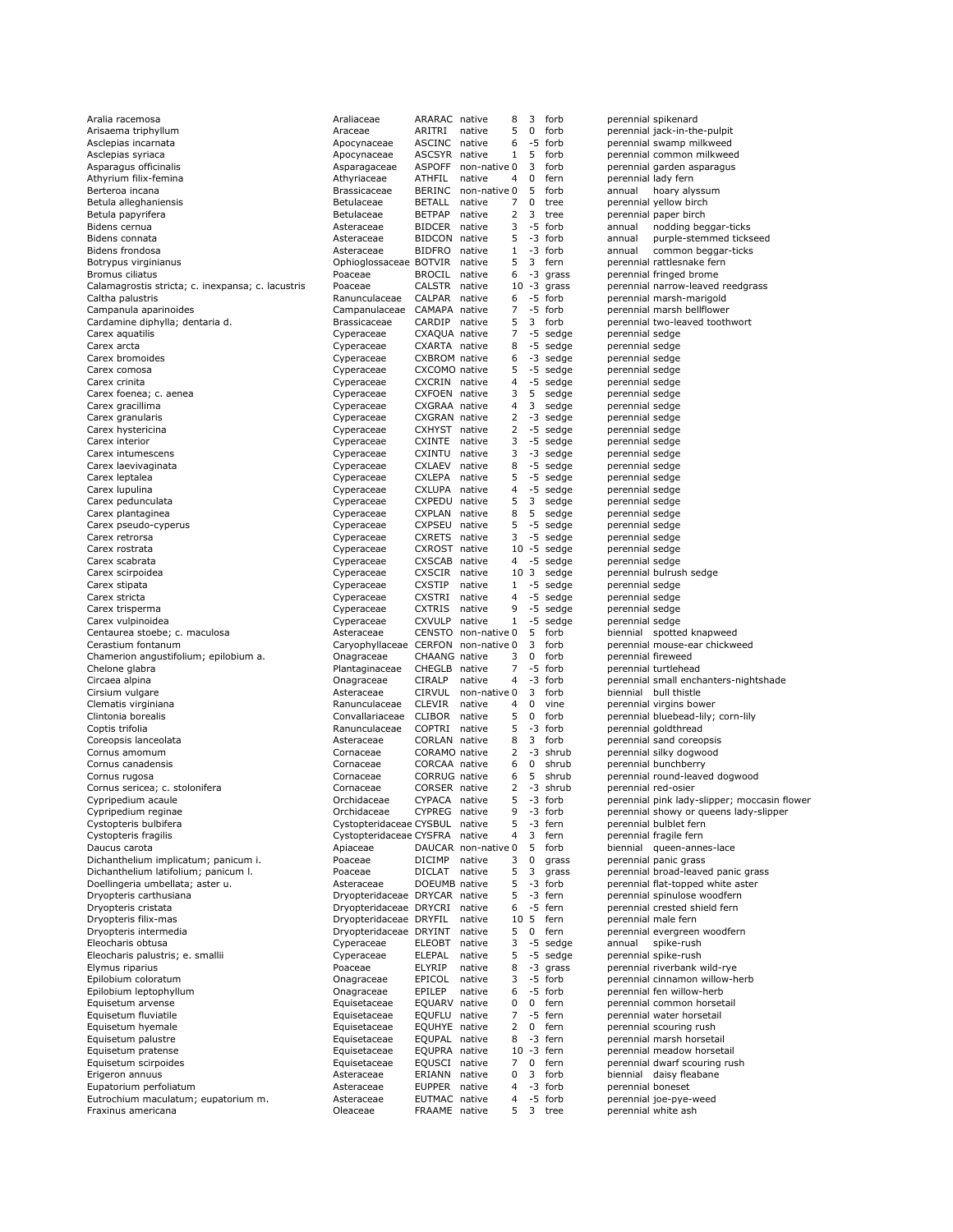| Fraxinus nigra                                            | Oleaceae                       | FRANIG native        |                     | 6              |              | -3 tree        |                     | perennial black ash          |
|-----------------------------------------------------------|--------------------------------|----------------------|---------------------|----------------|--------------|----------------|---------------------|------------------------------|
| Galium aparine                                            | Rubiaceae                      | GALAPA native        |                     | 0              | 3            | forb           | annual              | annual bedstraw              |
|                                                           |                                |                      |                     |                |              |                |                     |                              |
| Galium asprellum                                          | Rubiaceae                      | GALASP native        |                     | 5              |              | -5 vine        |                     | perennial rough bedstraw     |
| Galium brevipes                                           | Rubiaceae                      | GALBRE native        |                     | 6              |              | -5 forb        |                     | perennial short-stalked be   |
| Galium triflorum                                          | Rubiaceae                      | GALTRR native        |                     | $\overline{4}$ | 3            | forb           |                     | perennial fragrant bedstra   |
| Galium verum                                              | Rubiaceae                      |                      | GALVEM non-native 0 |                | 5            | forb           |                     | perennial yellow bedstraw    |
|                                                           |                                |                      |                     |                |              |                |                     |                              |
| Gaultheria procumbens                                     | Ericaceae                      | GAUPRO native        |                     | 5              | 3            | shrub          |                     | perennial wintergreen        |
| Geranium robertianum                                      | Geraniaceae                    | <b>GERROB</b> native |                     | 3              | 3            | forb           | annual              | herb robert                  |
| Geum canadense                                            | Rosaceae                       | GEUCAN native        |                     | $\mathbf{1}$   | 0            | forb           |                     | perennial white avens        |
|                                                           |                                |                      |                     | 7              |              |                |                     |                              |
| Geum rivale                                               | Rosaceae                       | GEURIV native        |                     |                |              | -5 forb        |                     | perennial purple avens       |
| Glyceria borealis                                         | Poaceae                        | GLYBOR native        |                     | 6              |              | -5 grass       |                     | perennial northern manna     |
| Glyceria grandis                                          | Poaceae                        | GLYGRA native        |                     | 6              |              | -5 grass       |                     | perennial reed manna gras    |
| Glyceria striata                                          | Poaceae                        | GLYSTR native        |                     | 4              | -5           | grass          |                     | perennial fowl manna gras    |
|                                                           |                                |                      |                     |                |              |                |                     |                              |
| Goodyera oblongifolia                                     | Orchidaceae                    | GOOOBL native        |                     | 8              | 3            | forb           |                     | perennial menzies rattlesn   |
| Graphephorum melicoides; trisetum m.                      | Poaceae                        | GRAMEL native        |                     |                |              | $10 - 3$ grass | perennial trisetum  |                              |
| Gymnocarpium dryopteris                                   | Cystopteridaceae GYMDRY native |                      |                     | 5              | 3            | fern           | perennial oak fern  |                              |
|                                                           |                                |                      |                     |                |              |                |                     |                              |
| Hylodesmum glutinosum; desmodium g.                       | Fabaceae                       | HYLGLU native        |                     | 5              | 5            | forb           |                     | perennial clustered-leaved   |
| Hypericum perforatum                                      | Hypericaceae                   |                      | HYPPER non-native 0 |                | 5            | forb           |                     | perennial common st. johr    |
| Hypopitys monotropa; monotropa hypopithys                 | Ericaceae                      | HYPMON native        |                     | 6              | 5            | forb           | perennial pinesap   |                              |
| Impatiens capensis                                        | Balsaminaceae                  | IMPCAP               | native              | 2              |              | -3 forb        | annual              | spotted touch-m              |
|                                                           |                                |                      |                     |                |              |                |                     |                              |
| Iris versicolor                                           | Iridaceae                      | IRIVER               | native              | 5              |              | -5 forb        |                     | perennial wild blue flag     |
| Juncus articulatus                                        | Juncaceae                      | JUNART native        |                     | 3              |              | -5 forb        |                     | perennial jointed rush       |
| Juncus balticus                                           | Juncaceae                      | JUNBAL native        |                     | $\overline{4}$ |              | -5 forb        | perennial rush      |                              |
| Juncus canadensis                                         |                                | JUNCAN native        |                     | 6              |              | -5 forb        |                     |                              |
|                                                           | Juncaceae                      |                      |                     |                |              |                |                     | perennial canadian rush      |
| Juncus effusus                                            | Juncaceae                      | JUNEFF               | native              | 3              |              | -5 forb        |                     | perennial soft-stemmed ru    |
| Juniperus communis                                        | Cupressaceae                   | JUNCOI native        |                     | 4              | 3            | shrub          |                     | perennial common or grou     |
| Larix laricina                                            | Pinaceae                       | LARLAR native        |                     | 5              |              | -3 tree        |                     | perennial tamarack           |
|                                                           |                                |                      |                     |                |              |                |                     |                              |
| Leersia oryzoides                                         | Poaceae                        | LEEORY native        |                     | 3              |              | -5 grass       |                     | perennial cut grass          |
| Lemna minor                                               | Araceae                        | LEMMIN native        |                     | 5              |              | -5 forb        |                     | perennial common duckwe      |
| Leucanthemum vulgare; chrysanthemum leucanthen Asteraceae |                                |                      | LEUVUL non-native 0 |                | 5            | forb           |                     | perennial ox-eye daisy       |
|                                                           |                                |                      |                     |                |              |                |                     |                              |
| Linnaea borealis                                          | Linnaeaceae                    | LINBOR native        |                     | 6              | 0            | forb           |                     | perennial twinflower         |
| Lobelia cardinalis                                        | Campanulaceae LOBCAR native    |                      |                     | 7              |              | -5 forb        |                     | perennial cardinal-flower    |
| Lobelia kalmii                                            | Campanulaceae LOBKAL native    |                      |                     |                |              | $10 - 5$ forb  |                     | perennial bog lobelia        |
|                                                           |                                |                      |                     |                |              |                |                     |                              |
| Lobelia siphilitica                                       | Campanulaceae LOBSIP           |                      | native              | 4              |              | -3 forb        |                     | perennial great blue lobelia |
| Lonicera √óbella                                          | Caprifoliaceae                 |                      | LONBEL non-native 0 |                | 3            | shrub          |                     | perennial hybrid honeysuc    |
| Lycopodium clavatum                                       | Lycopodiaceae                  | LYCCLA native        |                     | 4              | 0            | fern           |                     | perennial running ground-    |
| Lycopus uniflorus                                         | Lamiaceae                      | LYCUNI native        |                     | 2              |              | -5 forb        |                     | perennial northern bugle v   |
|                                                           |                                |                      |                     |                |              |                |                     |                              |
| Lysimachia ciliata                                        | Myrsinaceae                    | LYSCIL               | native              | 4              |              | -3 forb        |                     | perennial fringed loosestrif |
| Lysimachia terrestris                                     | Myrsinaceae                    | LYSTER native        |                     | 6              |              | -5 forb        |                     | perennial swamp-candles      |
| Lysimachia thyrsiflora                                    | Myrsinaceae                    | LYSTHY native        |                     | 6              |              | -5 forb        |                     | perennial tufted loosestrife |
|                                                           |                                |                      |                     |                |              |                |                     |                              |
| Maianthemum canadense                                     | Convallariaceae MAICAN native  |                      |                     | $\overline{4}$ | 3            | forb           |                     | perennial canada mayflow     |
| Matteuccia struthiopteris                                 | Onocleaceae                    | MATSTR native        |                     | 3              | 0            | fern           |                     | perennial ostrich fern       |
| Mentha canadensis; m. arvensis                            | Lamiaceae                      | MENCAS native        |                     | 3              |              | -3 forb        |                     | perennial wild mint          |
|                                                           |                                |                      |                     |                |              |                |                     |                              |
| Mitchella repens                                          | Rubiaceae                      | MITREP native        |                     | 5              | 3            | forb           |                     | perennial partridge-berry    |
| Monotropa uniflora                                        | Ericaceae                      | <b>MONOUN native</b> |                     | 5              | 3            | forb           |                     | perennial indian-pipe        |
| Nasturtium officinale                                     | <b>Brassicaceae</b>            | NASOFF native        |                     | $\overline{4}$ |              | -5 forb        |                     | perennial watercress         |
|                                                           |                                |                      |                     | 7              |              |                |                     |                              |
| Nuphar variegata                                          | Nymphaeaceae                   | NUPVAR native        |                     |                |              | -5 forb        |                     | perennial yellow pond-lily   |
| Onoclea sensibilis                                        | Onocleaceae                    | ONOSEN native        |                     | 2              |              | -3 fern        |                     | perennial sensitive fern     |
| Osmunda cinnamomea                                        | Osmundaceae                    | OSMCIN native        |                     | 5              |              | -3 fern        |                     | perennial cinnamon fern      |
| Osmunda claytoniana                                       | Osmundaceae                    | OSMCLN native        |                     | 6              | $\mathbf{0}$ | fern           |                     | perennial interrupted fern   |
|                                                           |                                |                      |                     |                |              |                |                     |                              |
| Osmunda regalis                                           | Osmundaceae                    | OSMREG native        |                     | 5              |              | -5 fern        |                     | perennial royal fern         |
| Ostrya virginiana                                         | Betulaceae                     | OSTVIR native        |                     | 5              | 3            | tree           |                     | perennial ironwood; hop-h    |
| Packera aurea; senecio a.                                 | Asteraceae                     | PACAUR native        |                     | 5              |              | -3 forb        |                     | perennial golden ragwort     |
|                                                           |                                |                      |                     |                |              | -5 forb        |                     |                              |
| Persicaria punctata; polygonum p.                         | Polygonaceae                   | PERPUN native        |                     | 5              |              |                | annual              | smartweed                    |
| Phalaris arundinacea                                      | Poaceae                        | PHAARU native        |                     | 0              |              | -3 grass       |                     | perennial reed canary gras   |
| Picea glauca                                              | Pinaceae                       | PICGLA native        |                     | 3              | 3            | tree           |                     | perennial white spruce       |
| Picea mariana                                             | Pinaceae                       | PICMAR native        |                     | 6              |              | -3 tree        |                     | perennial black spruce       |
|                                                           |                                |                      |                     |                |              |                |                     |                              |
| Pinus resinosa                                            | Pinaceae                       | PINRES native        |                     | 6              | 3            | tree           | perennial red pine  |                              |
| Pinus strobus                                             | Pinaceae                       | PINSTR native        |                     | 3              |              | 3 tree         |                     | perennial white pine         |
| Platanthera huronensis; habenaria hyperborea              | Orchidaceae                    | PLAHUR native        |                     | 5              |              | -3 forb        |                     | perennial lake huron greer   |
| Platanthera psycodes; habenaria p.                        | Orchidaceae                    | PLAPSY native        |                     | 7              |              | -3 forb        |                     | perennial purple fringed or  |
|                                                           |                                |                      |                     |                |              |                |                     |                              |
| Poa alsodes                                               | Poaceae                        | POAALS native        |                     | 9              | 0            | grass          |                     | perennial bluegrass          |
| Polygala paucifolia                                       | Polygalaceae                   | POLPAU native        |                     | 7              | 3            | forb           |                     | perennial gay-wings          |
| Populus balsamifera                                       | Salicaceae                     | POPBAL native        |                     | 2              |              | -3 tree        |                     | perennial balsam poplar      |
|                                                           |                                | POPGRA native        |                     | $\overline{4}$ |              |                |                     | perennial big-tooth aspen    |
| Populus grandidentata                                     | Salicaceae                     |                      |                     |                | 3            | tree           |                     |                              |
| Populus tremuloides                                       | Salicaceae                     | POPTRE native        |                     | $\mathbf{1}$   | 0            | tree           |                     | perennial quaking aspen      |
| Potentilla recta                                          | Rosaceae                       |                      | POTREC non-native 0 |                | 5            | forb           |                     | perennial rough-fruited cin  |
| Prunella vulgaris                                         | Lamiaceae                      | PRUVUL native        |                     | 0              | 0            | forb           | perennial self-heal |                              |
|                                                           |                                |                      |                     |                |              |                |                     |                              |
| Prunus pensylvanica                                       | Rosaceae                       | PRUPEN native        |                     | 3              | 3            | tree           |                     | perennial pin cherry         |
| Prunus virginiana                                         | Rosaceae                       | PRUVIR native        |                     | 2              | 3            | shrub          |                     | perennial choke cherry       |
| Pteridium aquilinum                                       | Dennstaedtiacea PTEAQU native  |                      |                     | 0              | 3            | fern           |                     | perennial bracken fern       |
|                                                           |                                |                      |                     |                |              |                |                     |                              |
| Pyrola elliptica                                          | Ericaceae                      | PYRELL native        |                     | 6              | 3            | forb           |                     | perennial large-leaved shir  |
| Quercus rubra                                             | Fagaceae                       | QUERUB native        |                     | 5              | 3            | tree           | perennial red oak   |                              |
| Ranunculus acris                                          | Ranunculaceae                  |                      | RANACR non-native 0 |                | 0            | forb           |                     | perennial tall or common b   |
|                                                           | Ranunculaceae                  | RANREC native        |                     | 5              |              | -3 forb        |                     |                              |
| Ranunculus recurvatus                                     |                                |                      |                     |                |              |                |                     | perennial hooked crowfoot    |
| Rhus typhina                                              | Anacardiaceae                  | RHUTYP native        |                     | 2              | 3            | shrub          |                     | perennial staghorn sumac     |
| Rubus pubescens                                           | Rosaceae                       | RUBPUB native        |                     | 4              |              | -3 shrub       |                     | perennial dwarf raspberry    |
| Rudbeckia hirta                                           | Asteraceae                     | RUDHIR native        |                     | $\mathbf{1}$   | 3            | forb           |                     | perennial black-eyed susar   |
|                                                           |                                |                      |                     |                |              |                |                     |                              |
| Rumex acetosella                                          |                                |                      | RUMACL non-native 0 |                | 3            | forb           |                     | perennial sheep sorrel       |
| Rumex crispus                                             | Polygonaceae                   |                      |                     |                |              |                |                     |                              |
|                                                           | Polygonaceae                   |                      | RUMCRI non-native 0 |                | 0            | forb           |                     | perennial curly dock         |
|                                                           |                                |                      |                     |                |              |                |                     |                              |
| Salix discolor                                            | Salicaceae                     | SALDIS               | native              | 1              |              | -3 shrub       |                     | perennial pussy willow       |
| Salix exigua                                              | Salicaceae                     | SALEXI               | native              | 1              |              | -3 shrub       |                     | perennial sandbar willow     |
| Salix nigra                                               | Salicaceae                     | SALNIG               | native              | 5              |              | -5 tree        |                     | perennial black willow       |
| Saponaria officinalis                                     | Caryophyllaceae SAPOFF         |                      | non-native 0        |                |              | 3 forb         |                     | perennial bouncing bet       |

perennial black ash perennial short-stalked bedstraw perennial fragrant bedstraw perennial yellow bedstraw perennial wintergreen ennual herb robert generative average can be reserved. perennial purple avens perennial northern manna grass perennial reed manna grass perennial fowl manna grass perennial menzies rattlesnake plantain perennial trisetum perennial oak fern perennial clustered-leaved tick-trefoil perennial common st. johns-wort perennial pinesap impaties capetted touch-me-not perennial wild blue flag perennial jointed rush perennial rush perennial canadian rush perennial soft-stemmed rush perennial common or ground juniper perennial tamarack perennial cut grass perennial common duckweed perennial ox-eye daisy perennial twinflower perennial cardinal-flower .<br>perennial bog lobelia perennial great blue lobelia perennial hybrid honeysuckle perennial running ground-pine perennial northern bugle weed perennial fringed loosestrife perennial swamp-candles perennial tufted loosestrife perennial canada mayflower .<br>perennial ostrich fern perennial wild mint perennial partridge-berry perennial indian-pipe .<br>perennial watercress perennial yellow pond-lily Onoclea sensibilis Onocleaceae ONOSEN native 2 -3 fern perennial sensitive fern perennial cinnamon fern perennial interrupted fern perennial royal fern perennial ironwood; hop-hornbeam perennial golden ragwort annual smartweed perennial reed canary grass perennial white spruce perennial black spruce perennial red pine perennial white pine perennial lake huron green orchid perennial purple fringed orchid perennial bluegrass perennial gay-wings perennial gay millige perennial big-tooth aspen perennial quaking aspen perennial rough-fruited cinquefoil perennial self-heal perennial pin cherry perennial choke cherry perennial bracken fern perennial large-leaved shinleaf perennial red oak perennial tall or common buttercup perennial hooked crowfoot perennial staghorn sumac perennial dwarf raspberry perennial black-eyed susan perennial sheep sorrel perennial curly dock perennial pussy willow perennial sandbar willow perennial black willow perennial bouncing bet